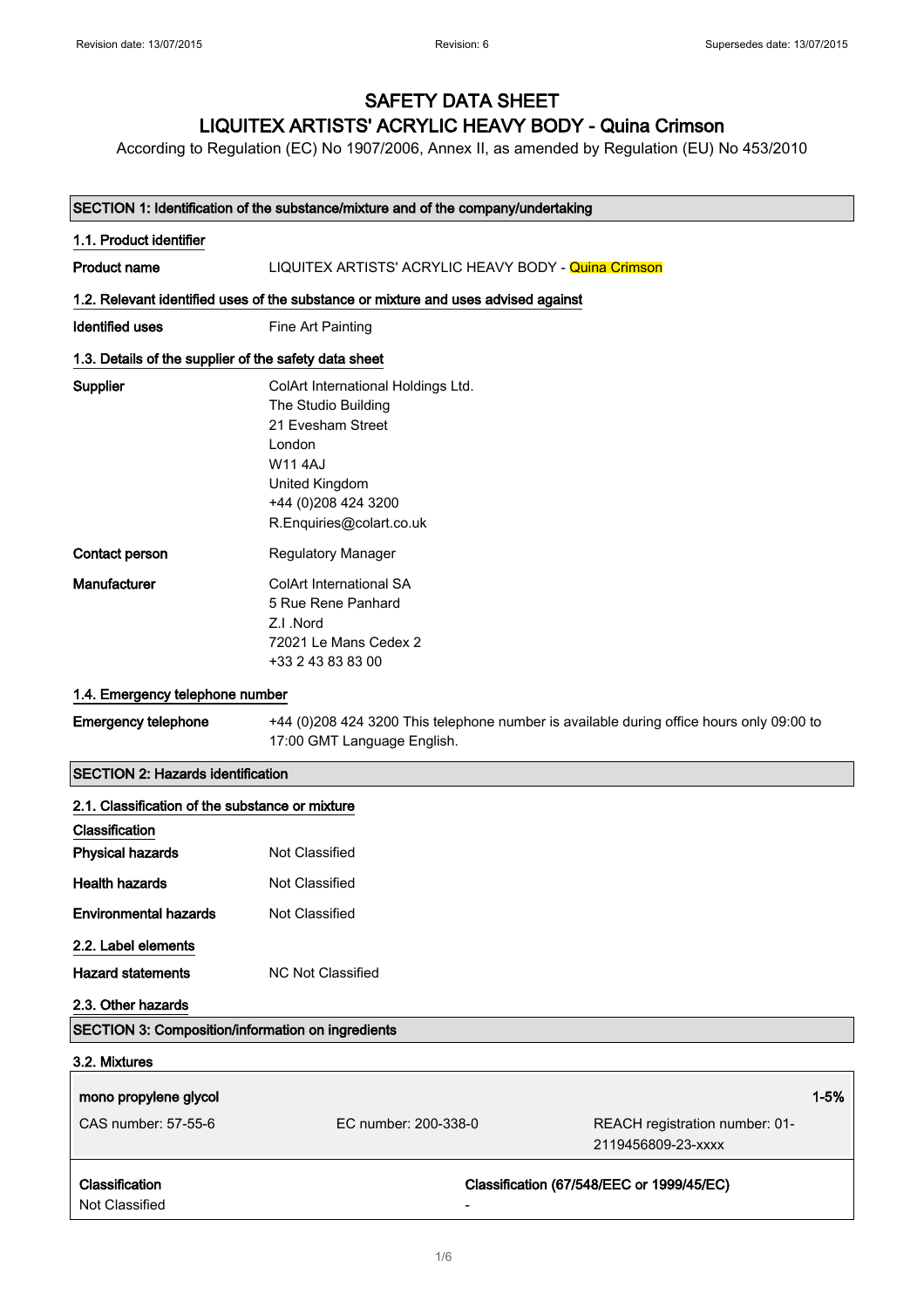| Polyethylene glycol octylphenyl ether                                                     |                                                                                    | $1 - 5%$ |
|-------------------------------------------------------------------------------------------|------------------------------------------------------------------------------------|----------|
| CAS number: 9036-19-5                                                                     |                                                                                    |          |
| Classification<br>Aquatic Chronic 3 - H412                                                | Classification (67/548/EEC or 1999/45/EC)                                          |          |
| 2-AMINO-2-METHYLPROPANOL                                                                  |                                                                                    | $1 - 5%$ |
| CAS number: 124-68-5                                                                      | EC number: 204-709-8                                                               |          |
| Classification<br>Skin Irrit. 2 - H315<br>Eye Irrit. 2 - H319<br>Aquatic Chronic 3 - H412 | Classification (67/548/EEC or 1999/45/EC)<br>Xi:R36/38 R52/53                      |          |
|                                                                                           | The Full Text for all R-Phrases and Hazard Statements are Displayed in Section 16. |          |

| <b>Composition comments</b>                                                     | Contains SVHC, CAS 9036-19-5 ≥ 0.1%                                                                                                                                                                       |  |
|---------------------------------------------------------------------------------|-----------------------------------------------------------------------------------------------------------------------------------------------------------------------------------------------------------|--|
| <b>SECTION 4: First aid measures</b>                                            |                                                                                                                                                                                                           |  |
| 4.1. Description of first aid measures                                          |                                                                                                                                                                                                           |  |
| Inhalation                                                                      | Move affected person to fresh air at once. Get medical attention if any discomfort continues.                                                                                                             |  |
| Ingestion                                                                       | Never give anything by mouth to an unconscious person. Do not induce vomiting. Rinse<br>mouth thoroughly with water. Give plenty of water to drink. Get medical attention if any<br>discomfort continues. |  |
| <b>Skin contact</b>                                                             | Remove affected person from source of contamination. Get medical attention if irritation<br>persists after washing.                                                                                       |  |
| Eye contact                                                                     | Remove any contact lenses and open eyelids wide apart. Continue to rinse for at least 15<br>minutes. Continue to rinse for at least 15 minutes. Get medical attention if any discomfort<br>continues.     |  |
|                                                                                 | 4.2. Most important symptoms and effects, both acute and delayed                                                                                                                                          |  |
| Inhalation                                                                      | No specific symptoms known.                                                                                                                                                                               |  |
| Ingestion                                                                       | No specific symptoms known.                                                                                                                                                                               |  |
| Skin contact                                                                    | No specific symptoms known.                                                                                                                                                                               |  |
| Eye contact                                                                     | May cause temporary eye irritation.                                                                                                                                                                       |  |
| 4.3. Indication of any immediate medical attention and special treatment needed |                                                                                                                                                                                                           |  |
| <b>SECTION 5: Firefighting measures</b>                                         |                                                                                                                                                                                                           |  |
| 5.1. Extinguishing media                                                        |                                                                                                                                                                                                           |  |
| Suitable extinguishing media                                                    | The product is not flammable. Use fire-extinguishing media suitable for the surrounding fire.                                                                                                             |  |
| 5.2. Special hazards arising from the substance or mixture                      |                                                                                                                                                                                                           |  |
| 5.3. Advice for firefighters                                                    |                                                                                                                                                                                                           |  |
| Protective actions during<br>firefighting                                       | No specific firefighting precautions known.                                                                                                                                                               |  |
| <b>SECTION 6: Accidental release measures</b>                                   |                                                                                                                                                                                                           |  |

6.1. Personal precautions, protective equipment and emergency procedures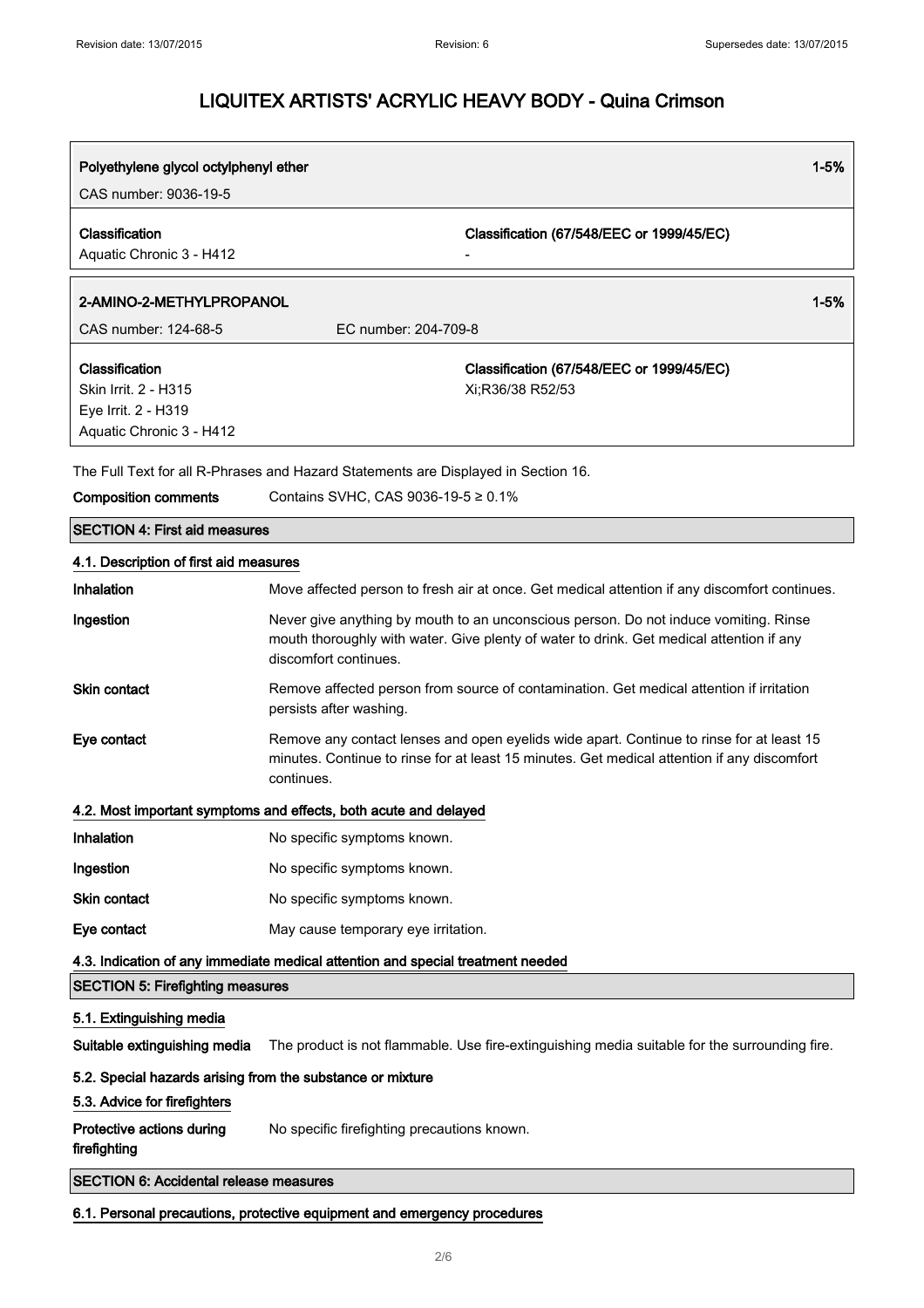#### 6.2. Environmental precautions

Environmental precautions Avoid discharge into drains or watercourses or onto the ground.

#### 6.3. Methods and material for containment and cleaning up

Methods for cleaning up Stop leak if possible without risk. Absorb in vermiculite, dry sand or earth and place into containers. Flush contaminated area with plenty of water. Avoid the spillage or runoff entering drains, sewers or watercourses.

#### 6.4. Reference to other sections

| <b>SECTION 7: Handling and storage</b>                            |                                                                                                      |  |
|-------------------------------------------------------------------|------------------------------------------------------------------------------------------------------|--|
| 7.1. Precautions for safe handling                                |                                                                                                      |  |
| Usage precautions                                                 | Avoid spilling. Avoid contact with skin and eves.                                                    |  |
| 7.2. Conditions for safe storage, including any incompatibilities |                                                                                                      |  |
| Storage precautions                                               | Keep only in the original container. Store at moderate temperatures in dry, well ventilated<br>area. |  |
| 7.3. Specific end use(s)                                          |                                                                                                      |  |
| Specific end use(s)                                               | The identified uses for this product are detailed in Section 1.2.                                    |  |
| <b>SECTION 8: Exposure Controls/personal protection</b>           |                                                                                                      |  |

#### 8.1. Control parameters

#### Occupational exposure limits

#### mono propylene glycol

Long-term exposure limit (8-hour TWA): WEL 150 ppm 474 mg/m<sup>3</sup> total vapour and particulates Long-term exposure limit (8-hour TWA): WEL 10 mg/m<sup>3</sup> particulate

WEL = Workplace Exposure Limit

#### 8.2. Exposure controls

| Appropriate engineering<br>controls | No specific ventilation requirements.                                                                                                                                                                                                                |
|-------------------------------------|------------------------------------------------------------------------------------------------------------------------------------------------------------------------------------------------------------------------------------------------------|
| Eye/face protection                 | Eyewear complying with an approved standard should be worn if a risk assessment indicates<br>eye contact is possible. The following protection should be worn: Chemical splash goggles or<br>face shield.                                            |
| Hand protection                     | No specific hand protection noted.                                                                                                                                                                                                                   |
| Other skin and body<br>protection   | No specific recommendations                                                                                                                                                                                                                          |
| Hygiene measures                    | Wash hands at the end of each work shift and before eating, smoking and using the toilet.<br>Promptly remove any clothing that becomes contaminated. Use appropriate skin cream to<br>prevent drying of skin. When using do not eat, drink or smoke. |

#### SECTION 9: Physical and Chemical Properties

#### 9.1. Information on basic physical and chemical properties

| Appearance | Paste                            |
|------------|----------------------------------|
| Colour     | Various colours.                 |
| Odour      | Characteristic.                  |
| рH         | pH (concentrated solution): 9-10 |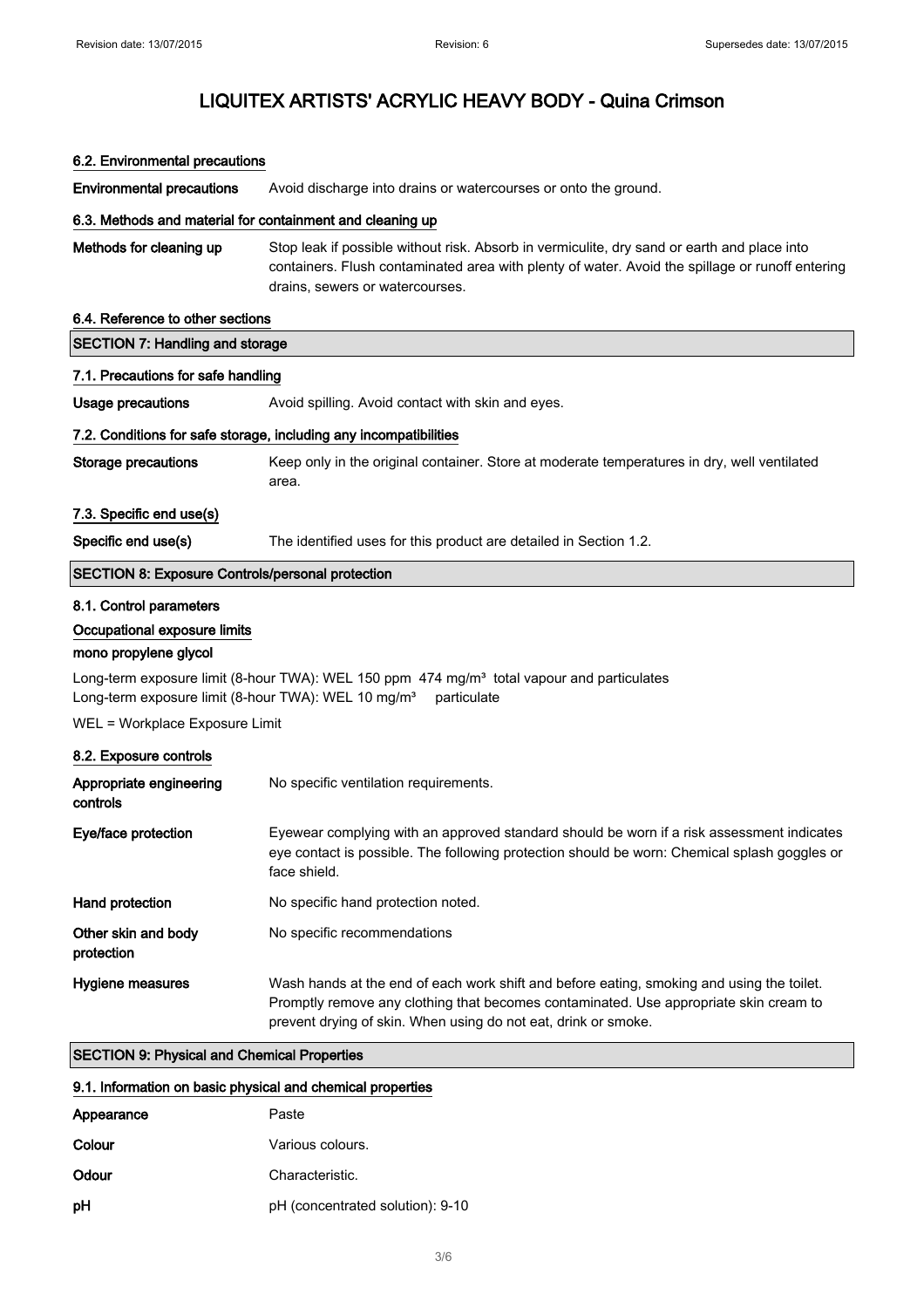| Initial boiling point and range                                     | > 100°C @ 760 mm Hg                                                                                         |
|---------------------------------------------------------------------|-------------------------------------------------------------------------------------------------------------|
| Vapour density                                                      | >1                                                                                                          |
| <b>Relative density</b>                                             | 1.2 - 1.5 @ 20°C                                                                                            |
| Solubility(ies)                                                     | Miscible with water                                                                                         |
| 9.2. Other information                                              |                                                                                                             |
| Other information                                                   | Not available.                                                                                              |
| <b>SECTION 10: Stability and reactivity</b>                         |                                                                                                             |
| 10.1. Reactivity<br>10.2. Chemical stability                        |                                                                                                             |
| <b>Stability</b>                                                    | Stable at normal ambient temperatures.                                                                      |
| 10.3. Possibility of hazardous reactions                            |                                                                                                             |
| 10.4. Conditions to avoid                                           |                                                                                                             |
| Conditions to avoid                                                 | Avoid excessive heat for prolonged periods of time. Avoid freezing.                                         |
| 10.5. Incompatible materials                                        |                                                                                                             |
| 10.6. Hazardous decomposition products                              |                                                                                                             |
| Hazardous decomposition<br>products                                 | Fire creates: Carbon monoxide (CO). Carbon dioxide (CO2).                                                   |
| <b>SECTION 11: Toxicological information</b>                        |                                                                                                             |
| 11.1. Information on toxicological effects                          |                                                                                                             |
| Acute toxicity - dermal                                             |                                                                                                             |
| Notes (dermal LD <sub>50</sub> )                                    | Not determined.                                                                                             |
| Acute toxicity - inhalation<br>Notes (inhalation LC <sub>50</sub> ) | Not determined.                                                                                             |
| <b>General information</b>                                          | This product has low toxicity. Only large quantities are likely to have adverse effects on<br>human health. |
| Ingestion                                                           | May cause discomfort if swallowed.                                                                          |
| Skin contact                                                        | Slightly irritating.                                                                                        |
| Eye contact                                                         | Irritating to eyes.                                                                                         |
| Acute and chronic health<br>hazards                                 | No specific health hazards known.                                                                           |
| Route of entry                                                      | Skin and/or eye contact.                                                                                    |
| <b>Medical symptoms</b>                                             | Irritation of eyes and mucous membranes.                                                                    |
| <b>SECTION 12: Ecological Information</b>                           |                                                                                                             |
| Ecotoxicity                                                         | Not regarded as dangerous for the environment.                                                              |
| 12.1. Toxicity                                                      |                                                                                                             |
| Acute toxicity - fish                                               | Not determined.                                                                                             |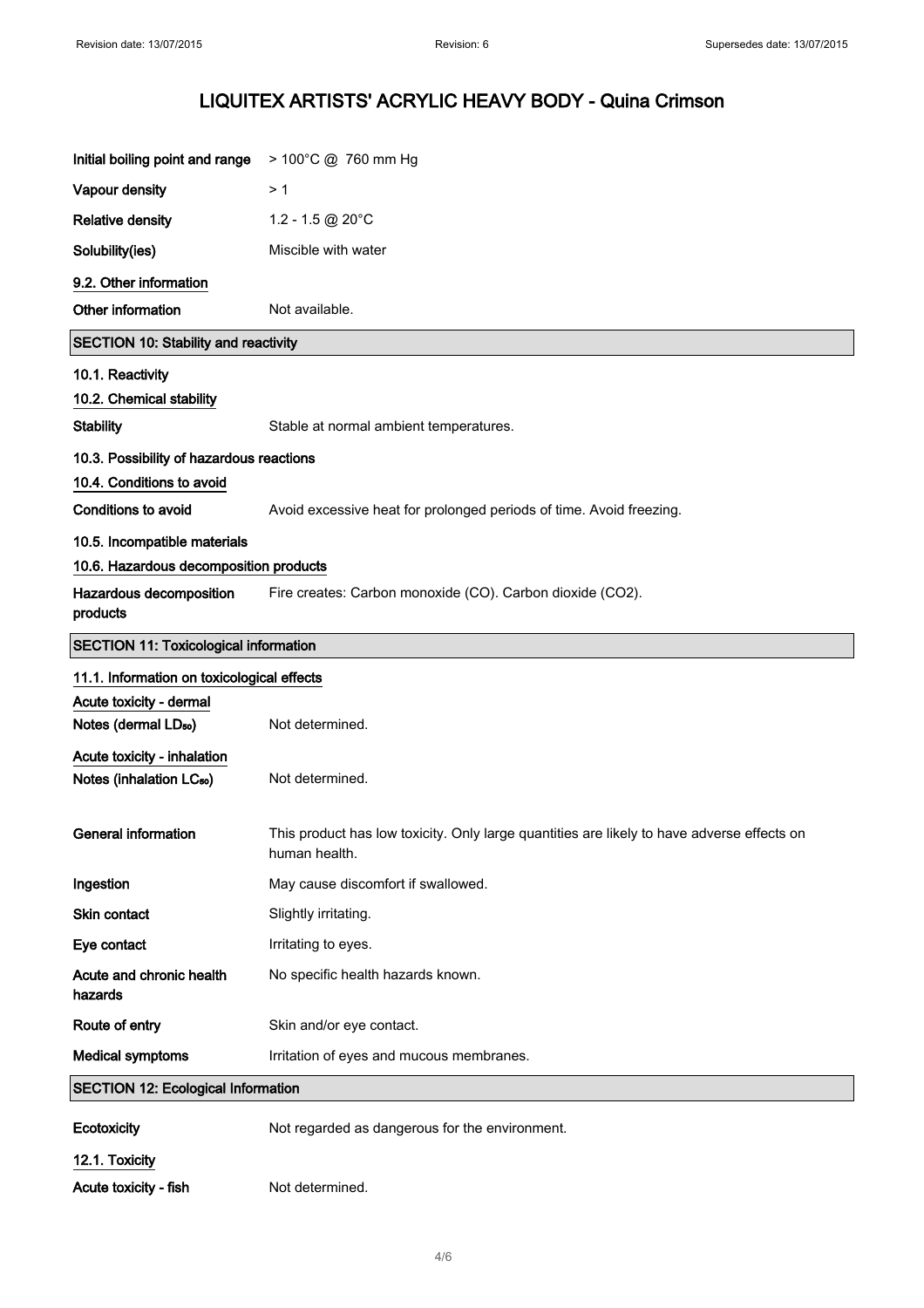| Acute toxicity - aquatic<br>invertebrates                 | Not determined.                                                                                                                |
|-----------------------------------------------------------|--------------------------------------------------------------------------------------------------------------------------------|
| Acute toxicity - aquatic plants                           | Not determined.                                                                                                                |
| Acute toxicity -<br>microorganisms                        | Not determined.                                                                                                                |
| 12.2. Persistence and degradability                       |                                                                                                                                |
|                                                           | Persistence and degradability The degradability of the product is not known.                                                   |
| 12.3. Bioaccumulative potential<br>12.4. Mobility in soil |                                                                                                                                |
| Adsorption/desorption<br>coefficient                      | Not determined.                                                                                                                |
| 12.5. Results of PBT and vPvB assessment                  |                                                                                                                                |
| 12.6. Other adverse effects                               |                                                                                                                                |
| <b>SECTION 13: Disposal considerations</b>                |                                                                                                                                |
| 13.1. Waste treatment methods                             |                                                                                                                                |
| Disposal methods                                          | Dispose of waste to licensed waste disposal site in accordance with the requirements of the<br>local Waste Disposal Authority. |
| <b>SECTION 14: Transport information</b>                  |                                                                                                                                |
| General                                                   | The product is not covered by international regulations on the transport of dangerous goods<br>(IMDG, IATA, ADR/RID).          |
| 14.1. UN number                                           |                                                                                                                                |
| Not relevant.                                             |                                                                                                                                |
| 14.2. UN proper shipping name                             |                                                                                                                                |
| Not relevant.                                             |                                                                                                                                |
| 14.3. Transport hazard class(es)                          |                                                                                                                                |
| Not relevant.                                             |                                                                                                                                |
| 14.4. Packing group                                       |                                                                                                                                |
| Not relevant.                                             |                                                                                                                                |
| 14.5. Environmental hazards                               |                                                                                                                                |
| Environmentally hazardous substance/marine pollutant      |                                                                                                                                |
| No.                                                       |                                                                                                                                |
| 14.6. Special precautions for user                        |                                                                                                                                |
| Not relevant.                                             |                                                                                                                                |
|                                                           | 14.7. Transport in bulk according to Annex II of MARPOL73/78 and the IBC Code                                                  |

SECTION 15: Regulatory information

#### 15.1. Safety, health and environmental regulations/legislation specific for the substance or mixture